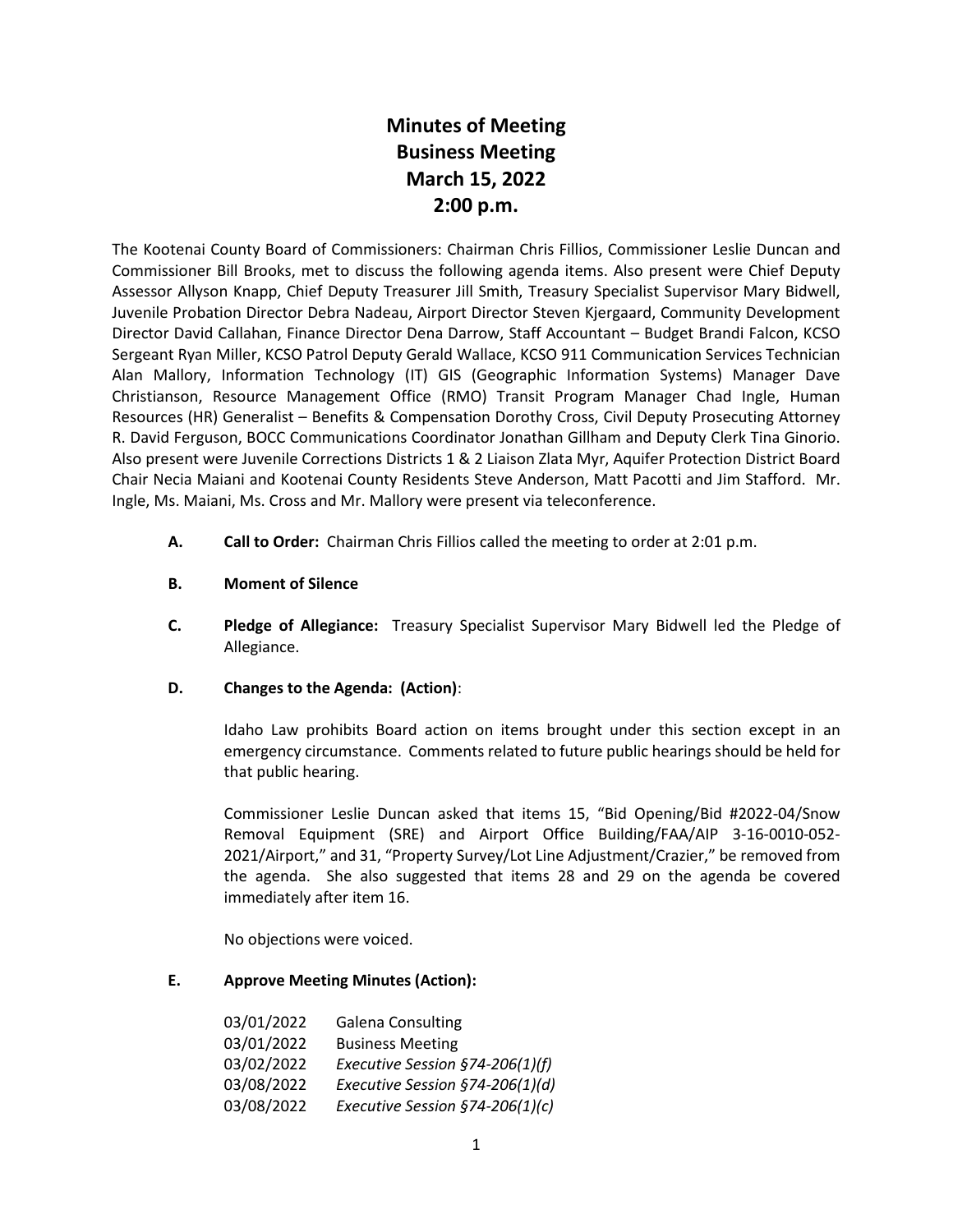03/08/2022 Board of Community Guardians 03/10/2022 Signing MSP21-0005/The Estates at Farragut/Community Development

Commissioner Duncan moved that the Board approve items one through seven on the agenda, the submitted minutes for approval. Commissioner Bill Brooks seconded the motion. There being no further discussion, Deputy Clerk Ginorio called the roll:

Commissioner Brooks: Aye Commissioner Duncan: Aye Chairman Fillios: Aye

The motion carried.

#### **F. Approve Consent Calendar (Action):**

Assessor Adjustment to Tax-Valuation Assessor Adjustment to Tax-Valuation Assessor Adjustment to Tax-Valuation KCSO Freezer Repair Request Human Resources PAF/SCF Report for FY22 PP6 Week 2 BOCC Signatures for Indigent Cases: 03/03/2022 to 03/09/2022

Commissioner Duncan moved that the Board approve items eight through thirteen as part of the Consent Calendar. Commissioner Brooks seconded the motion. There being no further discussion, Deputy Clerk Ginorio called the roll:

Commissioner Brooks: Aye Commissioner Duncan: Aye Chairman Fillios: Aye The motion carried.

#### **G. Approve Payables List for March 7 – 11, 2022 (Action):**

Commissioner Duncan moved that the Board accept the Payables List for the week of March 7, 2022 through March 11, 2022 in the amount of \$516,673.13, with no jury payments. Commissioner Brooks seconded the motion. There being no further discussion, Deputy Clerk Ginorio called the roll:

| <b>Commissioner Brooks:</b> | Ave |
|-----------------------------|-----|
| Commissioner Duncan:        | Ave |
| Chairman Fillios:           | Ave |
| The motion carried.         |     |

#### **H. Business:**

#### **Bid Opening/Bid #2022-04/Snow Removal Equipment (SRE) and Airport Office Building/FAA/AIP 3-16-0010-052-2021/Airport (Action)**

This item was pulled from the agenda.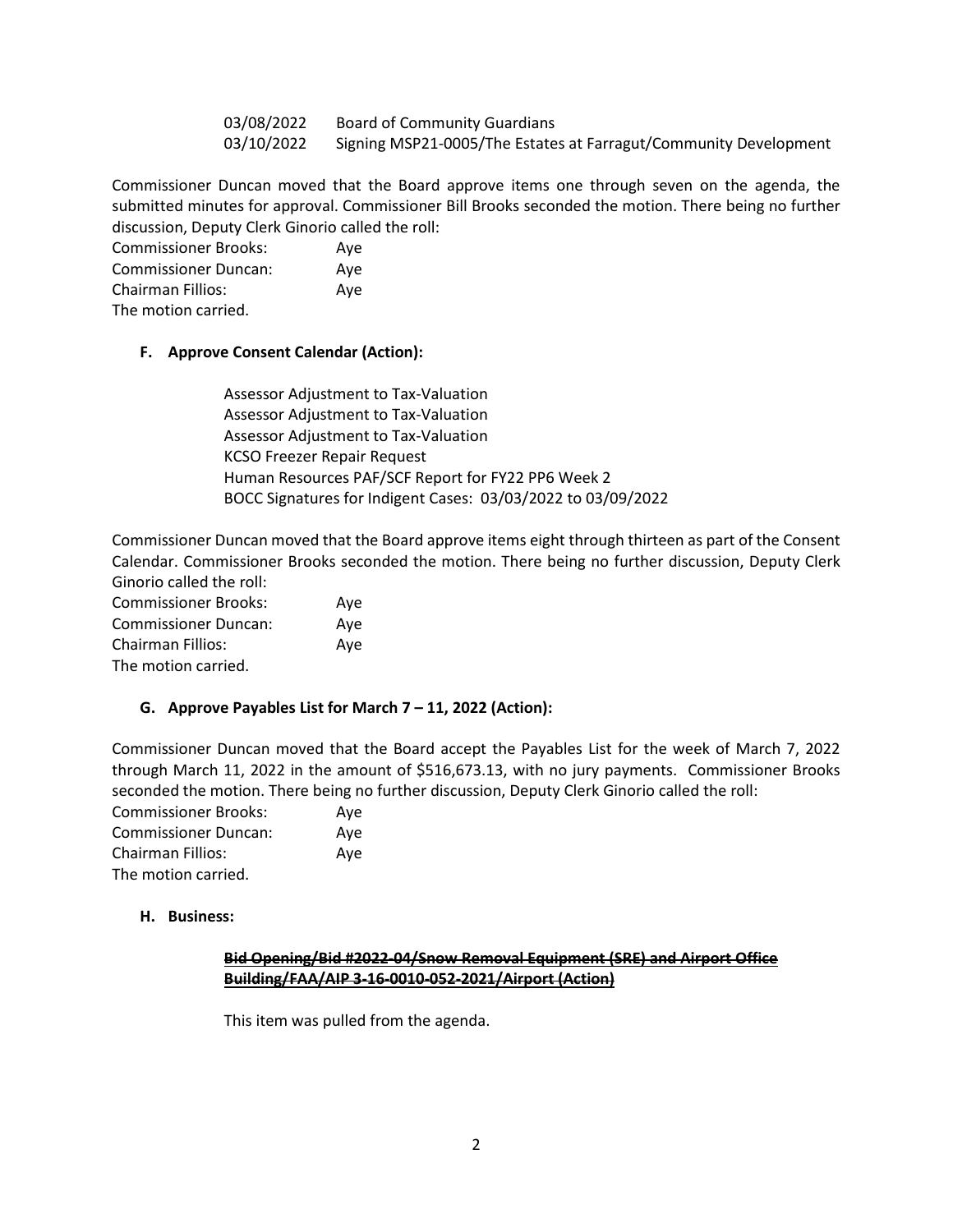## **Bid Opening/Bid Specification Number #280222/Invitation for Bids (IFB) Bus Stop Improvements/Panhandle Health (C15); Hayden and Huetter/Seltice (B3); Coeur d'Alene Specification Number #280222/Resource Management Office (Action)**

Commissioner Duncan opened the two bids that had been received:

- National Native American Construction, Inc. \$127,695 for the Huetter/Seltice (B3) bus stop \$120,753 for the Panhandle Health (C15) bus stop
- Interstate Concrete and Asphalt \$127,888 for the Huetter/Seltice (B3) bus stop \$108,777 for the Panhandle Health (C15) bus stop

Commissioner Duncan moved that the Board acknowledge receipt of the two bids and send them to RMO and Legal for review. Commissioner Brooks seconded the motion. There being no further discussion, Deputy Clerk Ginorio called the roll:

Commissioner Brooks: Aye Commissioner Duncan: Aye Chairman Fillios: Aye The motion carried.

Chairman Fillios stated that items 28 and 29 would be addressed next.

## **Agreement for Protection of Surface Water Recharge Zones of the Rathdrum Prairie Aquifer/Rand Wichman Planning, LLC/BOCC (Action)**

Aquifer Protection District Board Chair Necia Maiani requested the Board's approval of an agreement for protection of surface water recharge zones of the Rathdrum Prairie Aquifer, with Rand Wichman Planning, LLC. She explained this contract allowed the company to work for the Aquifer Protection District on an hourly basis, not to exceed \$15,000. She described the scope of the project.

Commissioner Duncan moved that the Board approve the Agreement for the Protection of Surface Water Recharge Zones with Rand Wichman Planning, LLC. Commissioner Brooks seconded the motion. There being no further discussion, Deputy Clerk Ginorio called the roll:

| <b>Commissioner Brooks:</b> | Ave |
|-----------------------------|-----|
| <b>Commissioner Duncan:</b> | Ave |
| Chairman Fillios:           | Ave |
| The motion carried.         |     |

KCSO Patrol Deputy Gerald Wallace exited the meeting at 2:07 p.m.

Assessor Bela Kovacs entered the meeting at 2:07 p.m.

## **Agreement for Aquifer Protection District Master Plan/Rand Wichman Planning, LLC/ Auditor (Action)**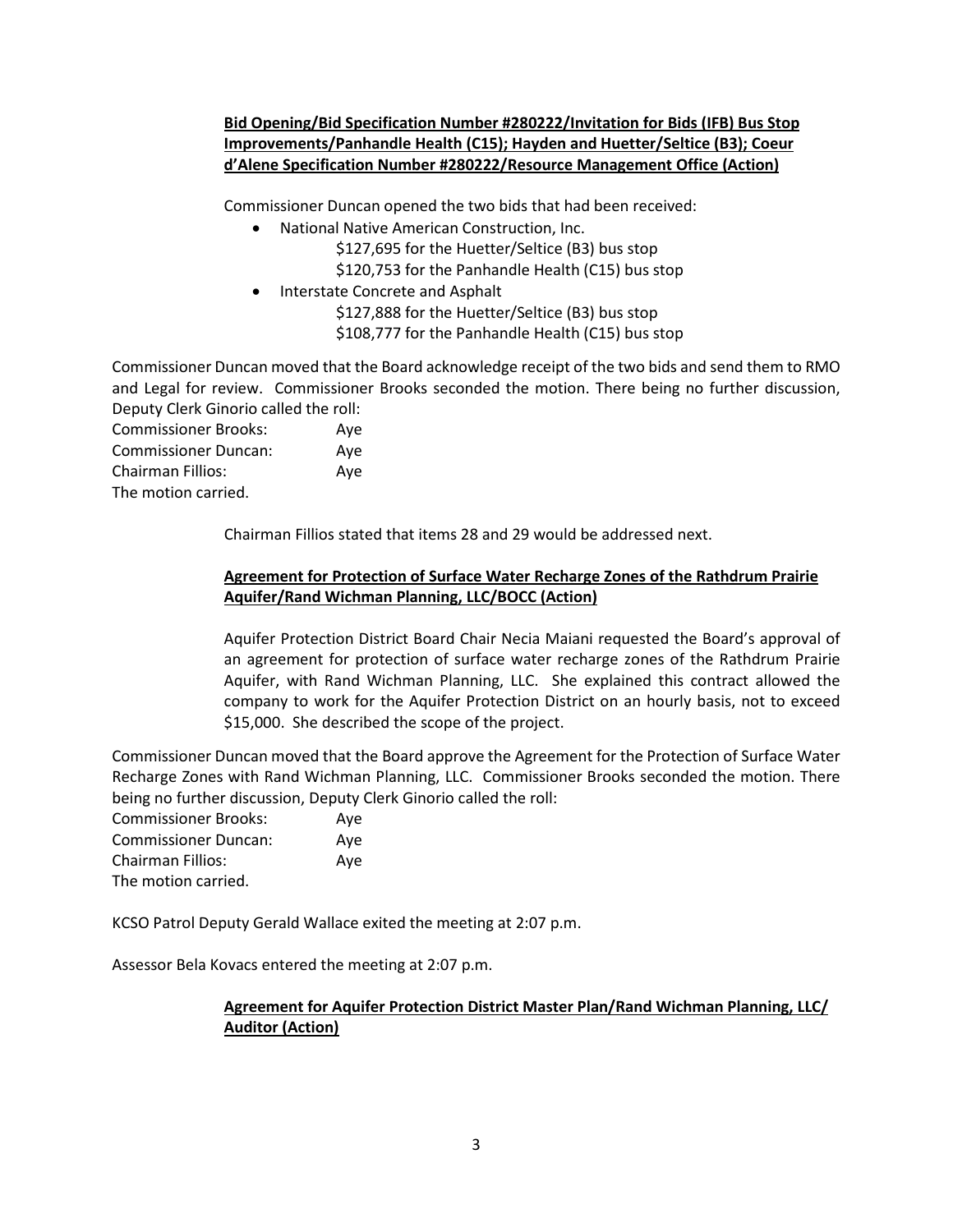Ms. Maiani requested the Board's approval for an agreement with Rand Wichman Planning, LLC regarding the Aquifer Protection District Master Plan. She stated the agreement would also be on an hourly basis, not to exceed \$10,000.

Commissioner Brooks moved that the Board approve the agreement for the Aquifer Protection District master Plan with Rand Wichman Planning, LLC. Commissioner Duncan seconded the motion. There being no further discussion, Deputy Clerk Ginorio called the roll:

Commissioner Brooks: Aye Commissioner Duncan: Aye Chairman Fillios: Aye The motion carried.

## **Authorization for Additional Services Bus Stop Improvements/J-U-B/Resource Management Office (Action)**

Resource Management Office (RMO) Transit Program Manager Chad Ingle explained the scope of the improvements which J-U-B Engineers, Inc. would provide.

Commissioner Duncan moved that the Board approve the authorization for additional services for bus stop improvements with J-U-B. Commissioner Brooks seconded the motion. There being no further discussion, Deputy Clerk Ginorio called the roll:

| <b>Commissioner Brooks:</b> | Ave |
|-----------------------------|-----|
| <b>Commissioner Duncan:</b> | Aye |
| Chairman Fillios:           | Aye |
| The motion carried.         |     |

## **Airport Work Order/Work Order 22-02/Rehabilitate Runway 6/24 and Construct Taxiway B4 (Design Only)/T-O Engineers/Airport (Action)**

Airport Director Steven Kjergaard requested the Board's approval of Work Order 22-02, for rehabilitation of Runway 6/24 and the construction of Taxiway B4, to include design work only. He stated the contract amount was \$375,496.19 and that it would be a FAA (Federal Aviation Administration) grant match arrangement, with the FAA paying 90% and the remainder split between the state and the County. He noted that an independent fee review had been performed, as required by the FAA, and had come back with an amount of \$363,326. He pointed out the variance was 3.24%, which was well under the 10% variance allowed.

In response to a question from Commissioner Duncan, Mr. Kjergaard said the total project would cost about \$2.5 million and would begin in 2023. He stated the design portion should be completed within about six months.

Commissioner Brooks moved that the Board approve Work Order 22-02 for the rehabilitation of Runway 6/24 and construction of Taxiway B4, for design only, with T-O Engineers. Commissioner Duncan seconded the motion. There being no further discussion, Deputy Clerk Ginorio called the roll:

Commissioner Brooks: Aye Commissioner Duncan: Aye Chairman Fillios: Aye The motion carried.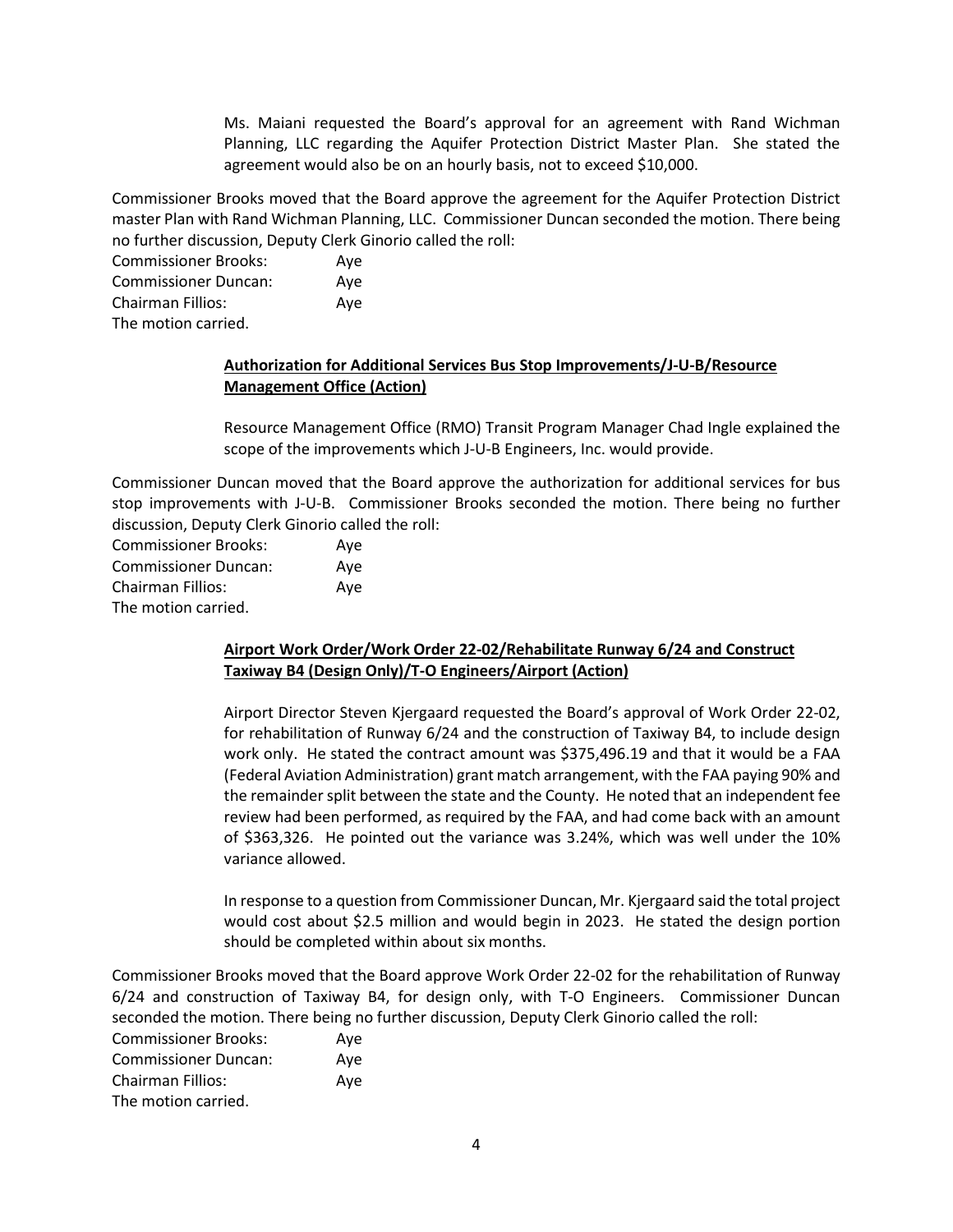#### **Contract Renewal/Everbridge/911 (Action)**

KCSO 911 Communication Services Technician Alan Mallory requested the Board's approval of renewing a contract with Everbridge. He explained that Everbridge was the vendor for mass notifications and reverse 911 calls within the County. He stated that this was an annual renewal and explained that Everbridge had changed their model of billing.

Commissioner Duncan moved that the Board approve the contract renewal with Everbridge. Commissioner Brooks seconded the motion. There being no further discussion, Deputy Clerk Ginorio called the roll:

| <b>Commissioner Brooks:</b> | Aye |
|-----------------------------|-----|
| <b>Commissioner Duncan:</b> | Aye |
| <b>Chairman Fillios:</b>    | Ave |
| The motion carried.         |     |

## **County Department Annual Report: Idaho Department of Juvenile Corrections/Juvenile Probation (Action)**

Juvenile Corrections Districts 1 and 2 Liaison Zlata Myr presented the Board with a document including the 2021 Kootenai County Annual Juvenile Justice Report, the 2021 District 1 Annual Juvenile Justice Report and the 2021 Statewide Annual Juvenile Justice Report. She reviewed highpoints of the data such as youth arrests, detention admissions, youth petitions, the breakdown of the cases into felony, misdemeanor and status offences, and probation and diversion intakes and releases. She also reviewed their finances and funding.

Civil Deputy Prosecuting Attorney R. David Ferguson confirmed that no motion was required at this time.

Juvenile Probation Director Debra Nadeau and Ms. Myr exited the meeting at 2:24 p.m.

## **Orthoimagery Acquisition Contract/Pictometry International Corp./Information Technology (Action)**

Information Technology (IT) GIS (Geographic Information System) Manager Dave Christianson requested the Board's approval of a contract for Orthoimagery Acquisition with Pictometry International Corp. He stated this was an annual agreement, with the only change from last year was that an additional partner, KEC (Kootenai Electric Cooperative) would be included. He indicated this would result in a reduction of the expense paid by the County: KEC, the cities and the County would each pay a third of the cost instead of the County paying a full half, as it had in the past. He added that the total cost of the endeavor had not increased from last year.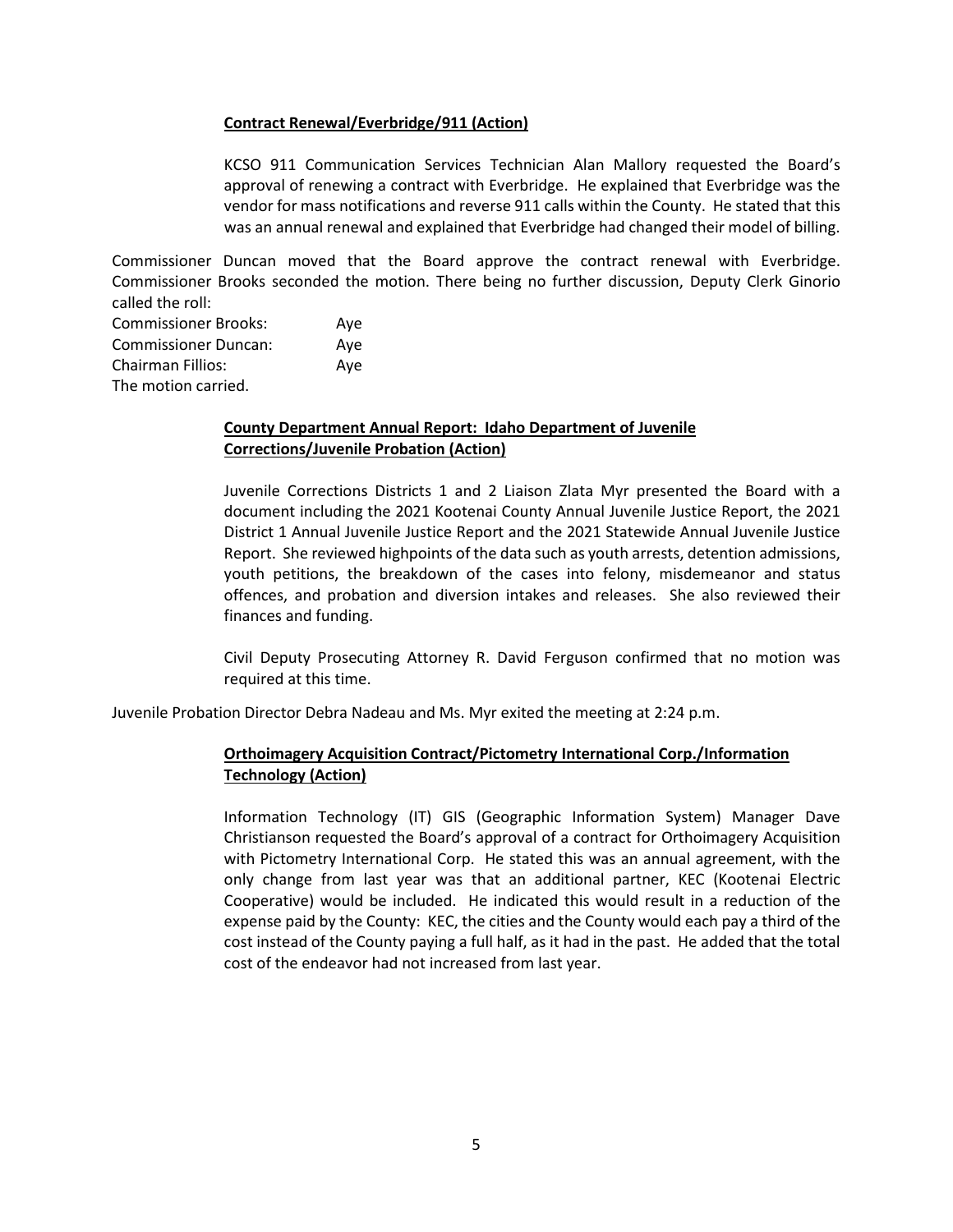Commissioner Brooks moved that the Board approve the Orthoimagery Acquisition Contract between Pictometry International Corp and IT. Commissioner Duncan seconded the motion. There being no further discussion, Deputy Clerk Ginorio called the roll:

| <b>Commissioner Brooks:</b> | Aye |
|-----------------------------|-----|
| <b>Commissioner Duncan:</b> | Ave |
| <b>Chairman Fillios:</b>    | Ave |
| The motion carried.         |     |

Assessor Bela Kovacs and Mr. Christianson exited the meeting at 2:26 p.m.

#### **Financial/Budget: LF Pipe Purchase Approval/Solid Waste (Action)**

Since there were no Solid Waste (SW) employees present, Commissioner Duncan briefly reviewed the contents of the request. She explained that approval of this item had been requested by SW because it exceeded the \$20,000 limit for a purchase under Policy 930.

Commissioner Duncan moved that the Board approve the LF Pipe purchase for Solid Waste. Commissioner Brooks seconded the motion. There being no further discussion, Deputy Clerk Ginorio called the roll:

| <b>Commissioner Brooks:</b> | Aye |
|-----------------------------|-----|
| <b>Commissioner Duncan:</b> | Ave |
| <b>Chairman Fillios:</b>    | Aye |
| The motion carried.         |     |

## **Financial/Budget: Insurance Settlement of Transfer Trailer (Asset #4575)/Solid Waste (Action)**

Commissioner Duncan explained that the County had received an insurance settlement for a transfer trailer that had been destroyed. She said that SW was asking that the settlement amount be sent back to their department.

Commissioner Duncan moved that the Board ask the Chairman to sign the insurance settlement for the transfer trailer. Commissioner Brooks seconded the motion. There being no further discussion, Deputy Clerk Ginorio called the roll:

| <b>Commissioner Brooks:</b> | Ave |
|-----------------------------|-----|
| <b>Commissioner Duncan:</b> | Aye |
| Chairman Fillios:           | Ave |
| The motion carried.         |     |

**ASC Fee Schedule Addenda (ASC and Stop Loss)/Regence BlueShield of Idaho/Human Resources (Action)**

**Regence Addenda (ASC and Stop Loss)/Regence BlueShield of Idaho/Human Resources (Action)**

**Stop Loss/Experience Rated Refund Program Addenda/Regence BlueShield of Idaho/Human Resources (Action)**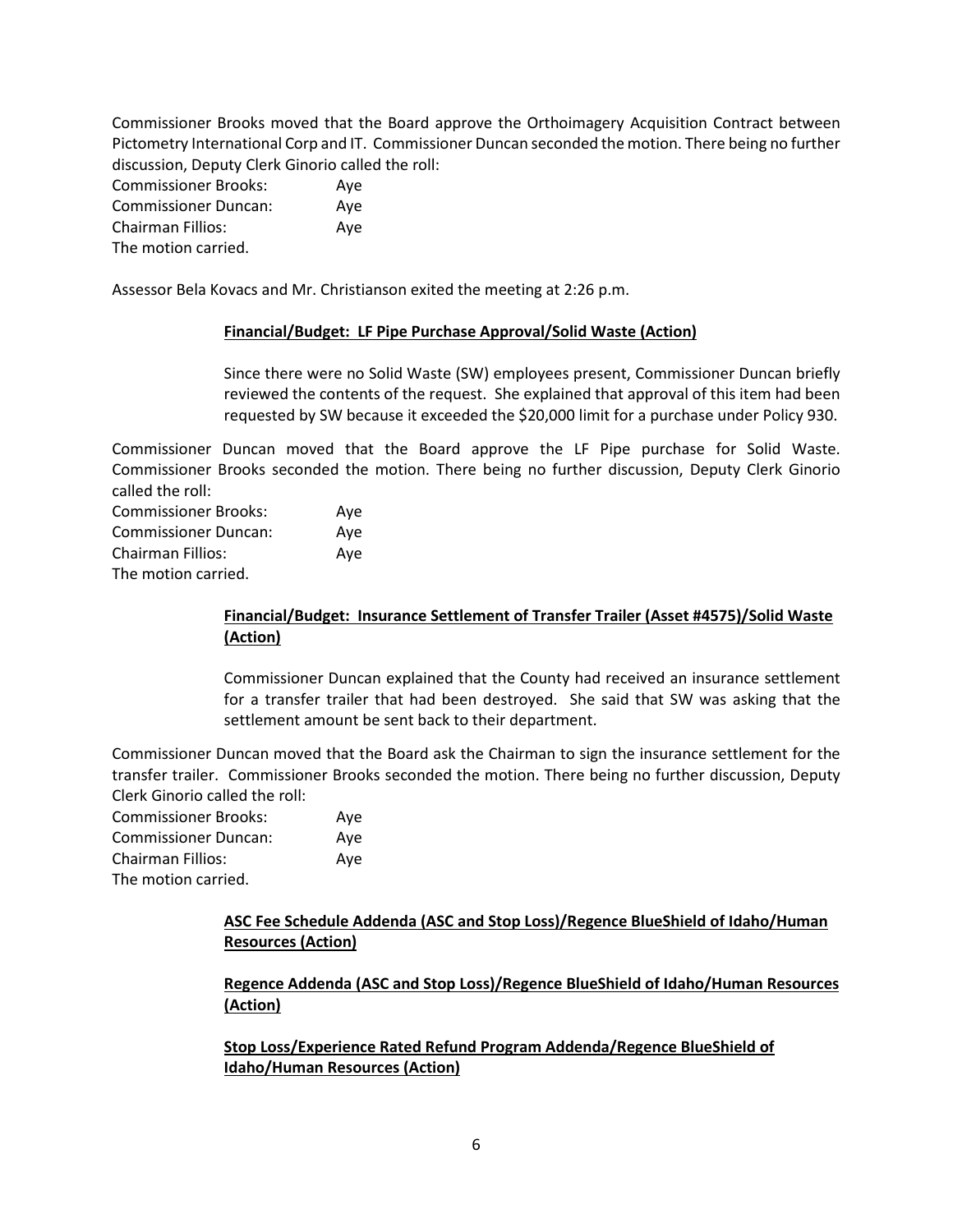## **Stop Loss Rate Cap Guarantee Addendum (ASC and Stop Loss)/Regence BlueShield of Idaho/Human Resources (Action)**

Human Resources (HR) Generalist – Benefits & Compensation Dorothy Cross indicated that items 24, 25, 26 and 27 could be handled together. She explained they were all addenda related to the contract the Board had signed last week. She explained that the figures in the initial agreement had been estimates, while these contained the final figures. She reviewed the changes in the amounts listed and explained the alteration to the Stop Loss Rate Cap.

Commissioner Brooks moved that the Board approve items 24, 25, 26 and 27, as described. Commissioner Duncan seconded the motion. There being no further discussion, Deputy Clerk Ginorio called the roll: Commissioner Brooks: Aye Commissioner Duncan: Aye Chairman Fillios: Aye The motion carried.

Chairman Fillios noted that items 28 and 29 had been covered earlier in the meeting.

#### **Offer to Purchase Tax Deed – Sealed Bid/AIN #257186/Cazier (Action)**

Commissioner Duncan opened the sealed bid and stated that a check for \$1,000 was included.

Chief Deputy Treasurer Jill Smith reported that the total due on the parcel was \$1,601.50, with \$397 in hard costs incurred, about \$602 in interest and about \$12 in late charges.

Commissioner Duncan moved that the Board accept the offer to purchase AIN #257186, party of Cazier, for \$1,000, payment toward hard costs to be considered first, followed by fees that could not be written off and then to the taxes. Commissioner Brooks seconded the motion. There being no further discussion, Deputy Clerk Ginorio called the roll:

| <b>Commissioner Brooks:</b> | Ave |
|-----------------------------|-----|
| <b>Commissioner Duncan:</b> | Ave |
| Chairman Fillios:           | Ave |
| The motion carried.         |     |

#### **Property Survey/Lot Line Adjustment/Crazier (Discussion)**

This item was removed from the agenda.

## **Resolution 2022-19/Finalize Resolution to PW Emergency Vessel Approach to No Wake Speed Limit/Sheriff – Marine (Action)**

KCSO Sergeant Ryan Miller asked the Board to approve Resolution 2022-19. He explained this represented an amendment of the current Section 6-2-104, which asked that vessel operators approaching emergency vessels displaying a flashing light, that they reduce to a no-wake speed. He said this would improve the safety of both citizens and law enforcement and emergency services personnel.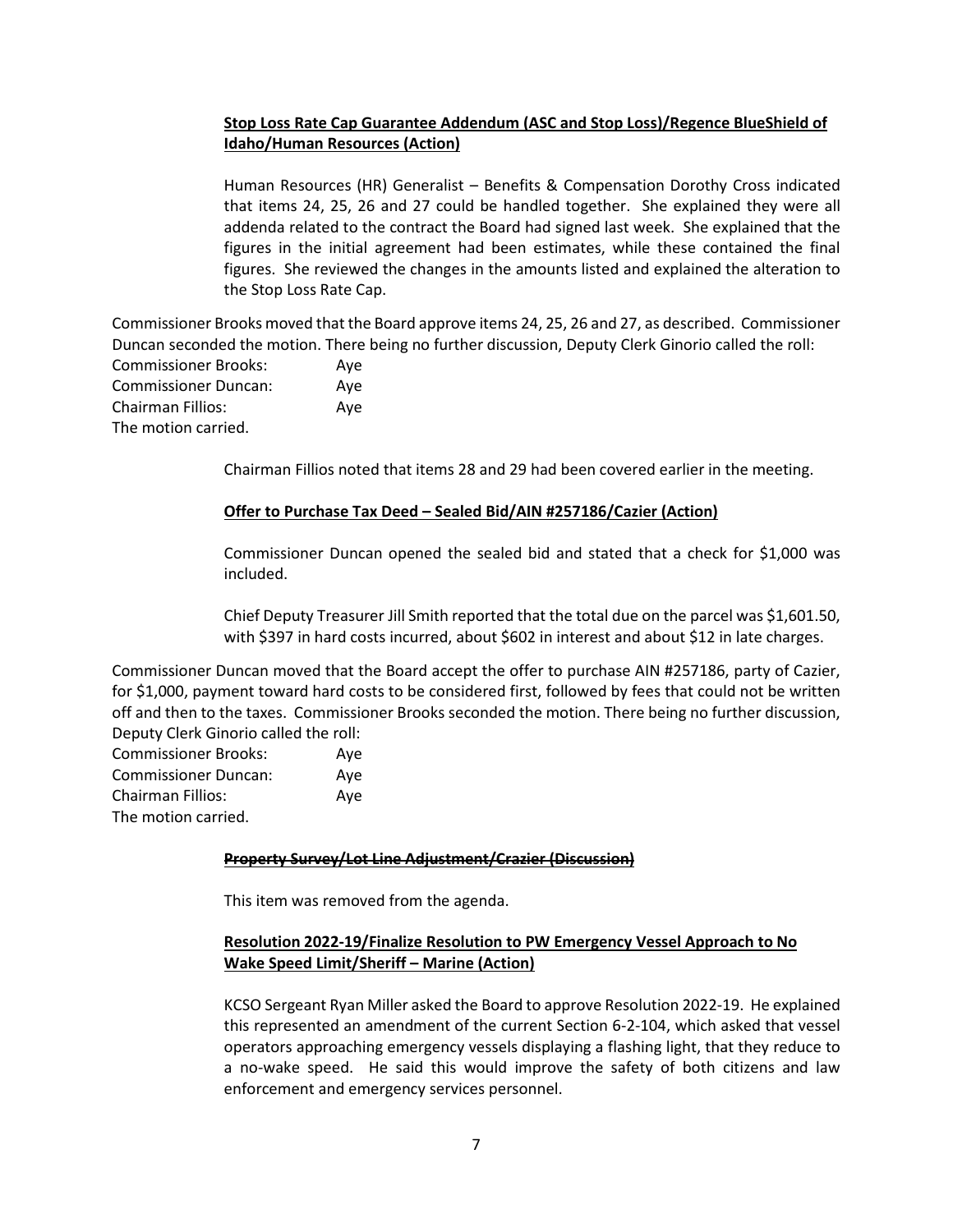Commissioner Brooks moved that the Board approve Resolution 2022-19, to finalize a Resolution to Parks & Waterways Emergency Vessel Approach to No Wake Speed Limit, for the Sheriff's Office. Commissioner Duncan seconded the motion. There being no further discussion, Deputy Clerk Ginorio called the roll: Commissioner Brooks: Aye Commissioner Duncan: Aye Chairman Fillios: Aye The motion carried.

Mr. Ferguson exited the meeting at 2:35 p.m.

#### **Status Update Pending Items (Discussion)**

#### Facilities Expansion

Commissioner Duncan reported that they were waiting for the upcoming ARPA (American Rescue Plan Act) presentation by the County's Task Force at the end of the month.

#### PAC Airport Lease

Commissioner Duncan confirmed that they expected additional information to be provided after March 24, 2022.

#### Skeet & Gun Club

Commissioner Duncan stated that she did not expect any input from them until about December.

Commissioner Brooks voiced his agreement.

#### North Lot Land Sale

Commissioner Duncan reported that they were waiting for Mr. Ferguson to approve the deed, after which it would be brought to a Business Meeting for approval.

#### Financial Snapshot

Chairman Fillios said the next Financial Snapshot would be presented in April.

**I. Public Comment (Discussion):** This section is reserved for citizens wishing to address the Board regarding a County related issue. Idaho Law prohibits Board action on items brought under this section except in an emergency circumstance. Comments related to future public hearings should be held for that public hearing.

Kootenai County Resident Jim Stafford said that, as President of the Spokane River Association, he would like to praise the Commissioners' decision to pass the Resolution presented today. However, he said that he was not in favor of their prior decision to pass Resolution 2021-63, regarding control of excessive wakes. He pointed out that KCSO Sheriff Robert Norris had refused, both in public and in writing, to enforce that Resolution.